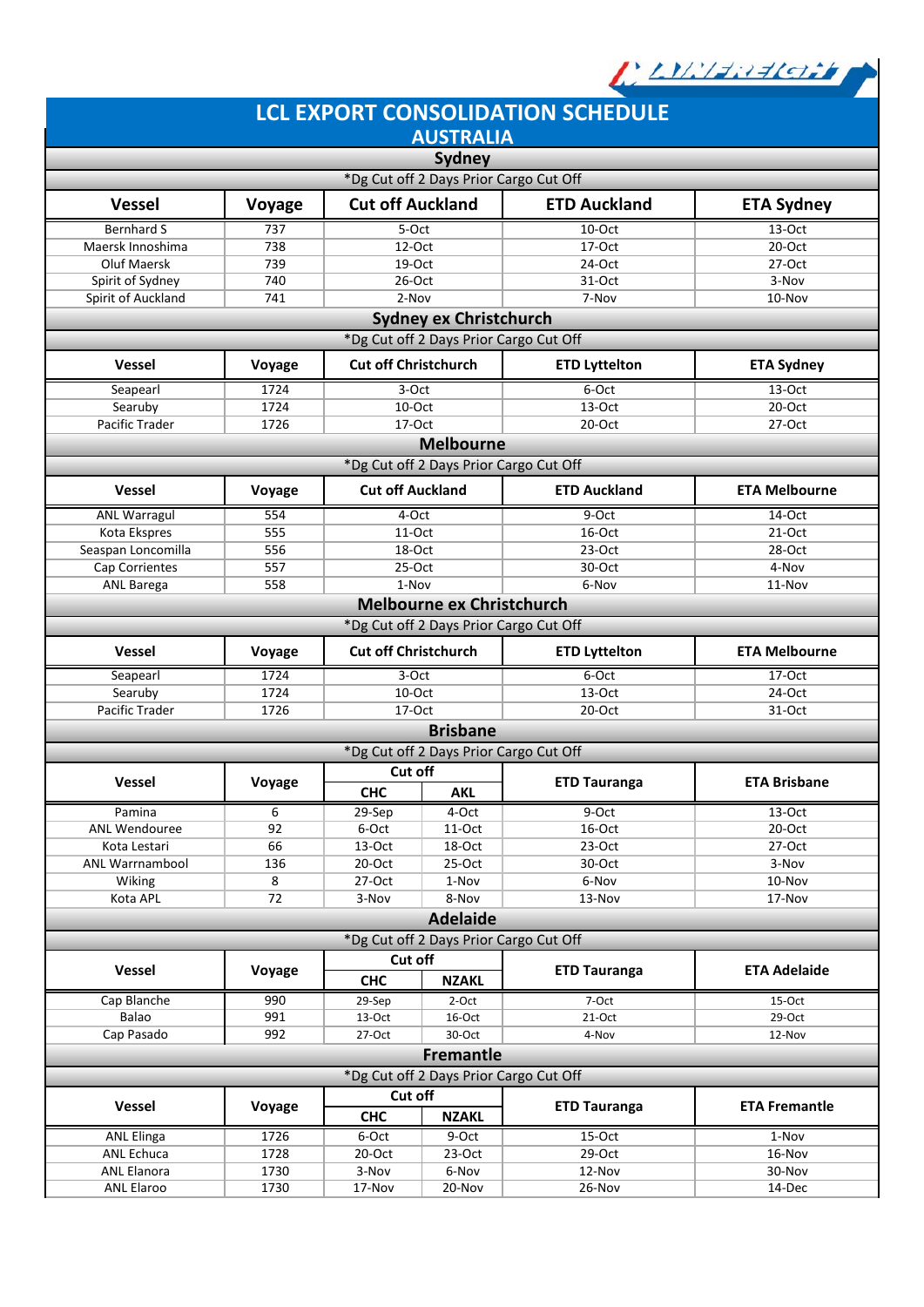

|                                        |              |                         |                                        | <b>LCL EXPORT CONSOLIDATION SCHEDULE</b> |                     |                            |  |  |  |
|----------------------------------------|--------------|-------------------------|----------------------------------------|------------------------------------------|---------------------|----------------------------|--|--|--|
|                                        |              |                         | <b>NORTH AMERICA</b>                   |                                          |                     |                            |  |  |  |
|                                        |              |                         | <b>USA</b>                             |                                          |                     |                            |  |  |  |
| *Dg Cut off 2 Days Prior Cargo Cut Off |              |                         |                                        |                                          |                     |                            |  |  |  |
|                                        |              | Cut off                 |                                        | <b>ETD</b>                               | <b>ETA Los</b>      |                            |  |  |  |
| <b>Vessel</b>                          | Voyage       | <b>CHC</b>              | <b>AKL</b>                             | <b>TRG</b>                               | <b>Angeles</b>      | <b>ETA New York</b>        |  |  |  |
| Northern Desterity                     | 552          | 29-Sep                  | 4-Oct                                  | 8-Oct                                    | 28-Oct              | 12-Nov                     |  |  |  |
| Cap Capricorn                          | 553          | 6-Oct                   | 11-Oct                                 | 15-Oct                                   | 4-Nov               | 19-Nov                     |  |  |  |
| <b>ANL Warragul</b>                    | 554          | 13-Oct                  | $18$ -Oct                              | 22-Oct                                   | 11-Nov              | 26-Nov                     |  |  |  |
| Kota Ekspres                           | 555          | $20$ -Oct               | 25-Oct                                 | $29-Oct$                                 | 18-Nov              | 3-Dec                      |  |  |  |
|                                        |              |                         | Honolulu                               |                                          |                     |                            |  |  |  |
| *Dg Cut off 2 Days Prior Cargo Cut Off |              |                         |                                        |                                          |                     |                            |  |  |  |
| <b>Vessel</b>                          | Voyage       |                         | Cut off                                |                                          | <b>ETD Auckland</b> | <b>ETA Honolulu</b>        |  |  |  |
|                                        |              | <b>CHC</b>              | <b>AKL</b>                             |                                          |                     |                            |  |  |  |
| Cap Blanche                            | 990          | 12-Oct                  | 17-Oct                                 | $23-Oct$                                 |                     | $31-Oct$                   |  |  |  |
| <b>BSL Limassol</b>                    | 993          | 23-Nov                  | 28-Nov                                 | 4-Dec                                    |                     | 12-Dec                     |  |  |  |
|                                        |              |                         | <b>EUROPE</b>                          |                                          |                     |                            |  |  |  |
|                                        |              |                         | <b>TILBURY</b>                         |                                          |                     |                            |  |  |  |
|                                        |              |                         | *Dg Cut off 2 Days Prior Cargo Cut Off |                                          |                     |                            |  |  |  |
| Vessel                                 | Voyage       | Cut off                 |                                        | <b>ETD Tauganga</b>                      |                     | <b>ETA Tilbury</b>         |  |  |  |
|                                        |              | <b>CHC</b>              | <b>NZAKL</b>                           |                                          |                     |                            |  |  |  |
| Widukind                               | 7532         | 29-Sep                  | 3-Oct                                  | $10$ -Oct                                |                     | 19-Nov                     |  |  |  |
| Santa Bettina                          | 7534         | $13-Oct$                | 17-Oct                                 | 24-Oct                                   |                     | 3-Dec                      |  |  |  |
| Pointe Allegre<br>AS Petronia          | 7536<br>7538 | $27-Oct$                | 31-Oct                                 | 7-Nov                                    |                     | 17-Dec                     |  |  |  |
| Harmony N                              | 7540         | 10-Nov<br>24-Nov        | 14-Nov<br>28-Nov                       | 21-Nov<br>5-Dec                          |                     | 31-Dec<br>14-Jan           |  |  |  |
| <b>ASIA</b>                            |              |                         |                                        |                                          |                     |                            |  |  |  |
|                                        |              |                         |                                        |                                          |                     |                            |  |  |  |
|                                        |              |                         | <b>Singapore</b>                       |                                          |                     |                            |  |  |  |
|                                        |              |                         | *Dg Cut off 2 Days Prior Cargo Cut Off |                                          |                     |                            |  |  |  |
| Vessel                                 | Voyage       | <b>Cut off Auckland</b> |                                        | <b>ETD Tauranga</b>                      |                     | <b>ETA Singapore</b>       |  |  |  |
| Pamina                                 | 6            | 4-Oct                   |                                        | 9-Oct                                    |                     | 26-Oct                     |  |  |  |
| <b>ANL Wendouree</b>                   | 92           | 11-Oct                  |                                        | 16-Oct                                   |                     | 2-Nov                      |  |  |  |
| Kota Lestari<br><b>ANL Warrnambool</b> | 66<br>136    | 18-Oct<br>$25-Oct$      |                                        | $23-Oct$<br>30-Oct                       |                     | 9-Nov<br>16-Nov            |  |  |  |
| Wiking                                 | 8            | 1-Nov                   |                                        | 6-Nov                                    |                     | 23-Nov                     |  |  |  |
| Kota Apl                               | 72           | 8-Nov                   |                                        | 13-Nov                                   |                     | 30-Nov                     |  |  |  |
|                                        |              |                         | Hong Kong & Shanghai                   |                                          |                     |                            |  |  |  |
|                                        |              |                         | *Dg Cut off 2 Days Prior Cargo Cut Off |                                          |                     |                            |  |  |  |
|                                        |              | Cut off                 |                                        | <b>ETD</b><br><b>ETA Hong</b>            |                     |                            |  |  |  |
| Vessel                                 | Voyage       | <b>CHC</b>              | <b>AKL</b>                             | <b>TRG</b>                               | <b>Kong</b>         | <b>ETA Shanghai Direct</b> |  |  |  |
| Oocl Savannah                          | 124          | 9-Oct                   | 11-Oct                                 | $15-Oct$                                 | $29-Oct$            |                            |  |  |  |
| Kota Lihat                             | 644          | $23-Oct$                | 25-Oct                                 | 29-Oct                                   | 12-Nov              |                            |  |  |  |
| JPO Vela                               | 147          | 6-Nov                   | 8-Nov                                  | 12-Nov                                   | 26-Nov              |                            |  |  |  |
| JPO Pisces                             | 198          | 20-Nov                  | 22-Nov                                 | 26-Nov                                   | 10-Dec              |                            |  |  |  |
| <b>Busan</b>                           |              |                         |                                        |                                          |                     |                            |  |  |  |
| *Dg Cut off 2 Days Prior Cargo Cut Off |              |                         |                                        |                                          |                     |                            |  |  |  |
| Cut off<br>Vessel<br>Voyage            |              |                         | <b>ETD Tauranga</b>                    |                                          | <b>ETA Busan</b>    |                            |  |  |  |
|                                        |              | <b>CHC</b>              | <b>NZAKL</b>                           |                                          |                     |                            |  |  |  |
| <b>MOL Destiny</b>                     | 30           | 3-Oct                   | 6-Oct                                  | 13-Oct                                   |                     | 27-Oct                     |  |  |  |
| Cap Cleveland                          | 505          | 17-Oct                  | $20$ -Oct                              | 27-Oct                                   |                     | 10-Nov                     |  |  |  |
| <b>NYK Futago</b>                      | 42           | 31-Oct                  | 3-Nov                                  | 10-Nov                                   |                     | 24-Nov                     |  |  |  |
| <b>MOL Destiny</b>                     | 31           | 14-Nov                  | 17-Nov                                 | 24-Nov                                   |                     | 8-Dec                      |  |  |  |